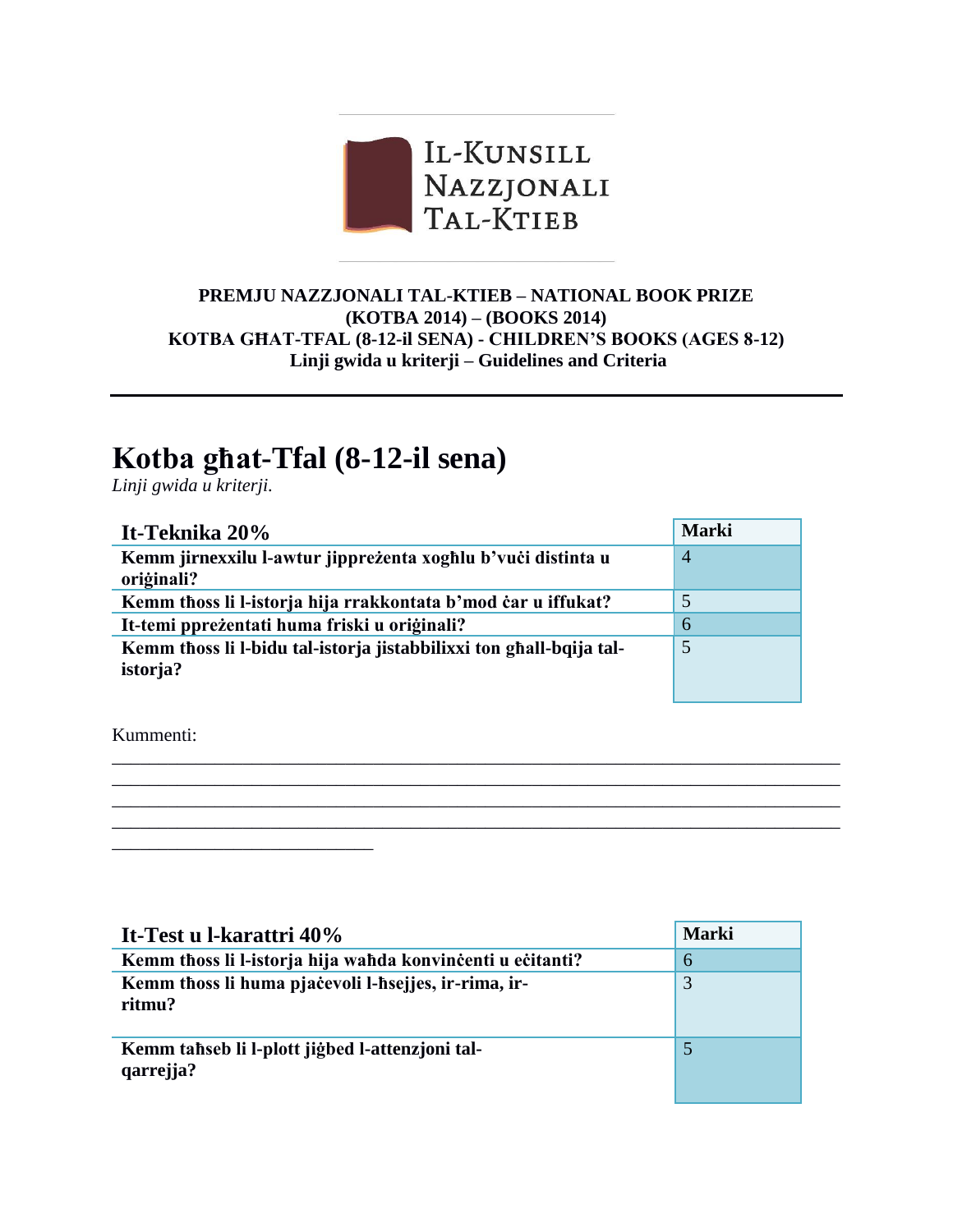| Kemm thoss li l-użu tal-lingwa huwa tajjeb, frisk u innovattiv?     | 5              |
|---------------------------------------------------------------------|----------------|
| Hemm djalogu naturali u mhux imqanzah jew li jispjega zizejjed?     | 6              |
| Kemm tahseb li l-karattri huma interessanti?                        | 6              |
| L-awtur jirnexxilu jikkonkretizza l-ideat tieghu permezz tal-       | $\overline{4}$ |
| karattri u l-azzjonijiet taghhom u mhux permezz ta' vući didattika? |                |
| Dan huwa xoghol minghajr żbalji tipografići, ortografići u          |                |
| grammatikali?                                                       |                |

Kummenti:

| Ir-Relazzjoni bejn it-test u l-illustrazzjoni 20%                          | <b>Marki</b> |
|----------------------------------------------------------------------------|--------------|
| Kemm thoss li l-illustrazzjonijiet jirrelataw tajjeb mat-test?             |              |
| Thoss li l-illustrazzjonijiet huma friski u mhux antikwati?                | $\mathbf 0$  |
| Hemm sens ta' unità fl-illustrazzjonijiet?                                 | 4            |
| Tahseb li l-illustrazzjonijiet jaghtu xejriet godda lill-istorja, lil hinn |              |
| minn dak li qed jintqal fit-test?                                          |              |

and the control of the control of the control of the control of the control of the control of the control of the

<u> 1989 - Johann Stoff, amerikansk politiker (d. 1989)</u>

Kummenti:

<u> 1989 - Johann Barn, mars ar breithinn ar breithinn ar breithinn ar breithinn ar breithinn ar breithinn ar br</u>

<u> 1989 - Johann Harry Harry Harry Harry Harry Harry Harry Harry Harry Harry Harry Harry Harry Harry Harry Harry</u>

 $\overline{\phantom{a}}$ 

| Impressioni Generali 20%                                                                                  | <b>Marki</b> |
|-----------------------------------------------------------------------------------------------------------|--------------|
| Kollox ma' kollox tahseb li l-ktieb "jahdem" – jiğifieri thoss li jilhaq l-<br>ghanijiet li kellu jilhaq? | 6            |
| Thoss li dan huwa ktieb li jaghti gost lill-qarrejja?                                                     | 8            |
| Kemm thoss li t-tematika tal-ktieb hija adattata ghall-età li tindirizza?                                 | 6            |

Kummenti: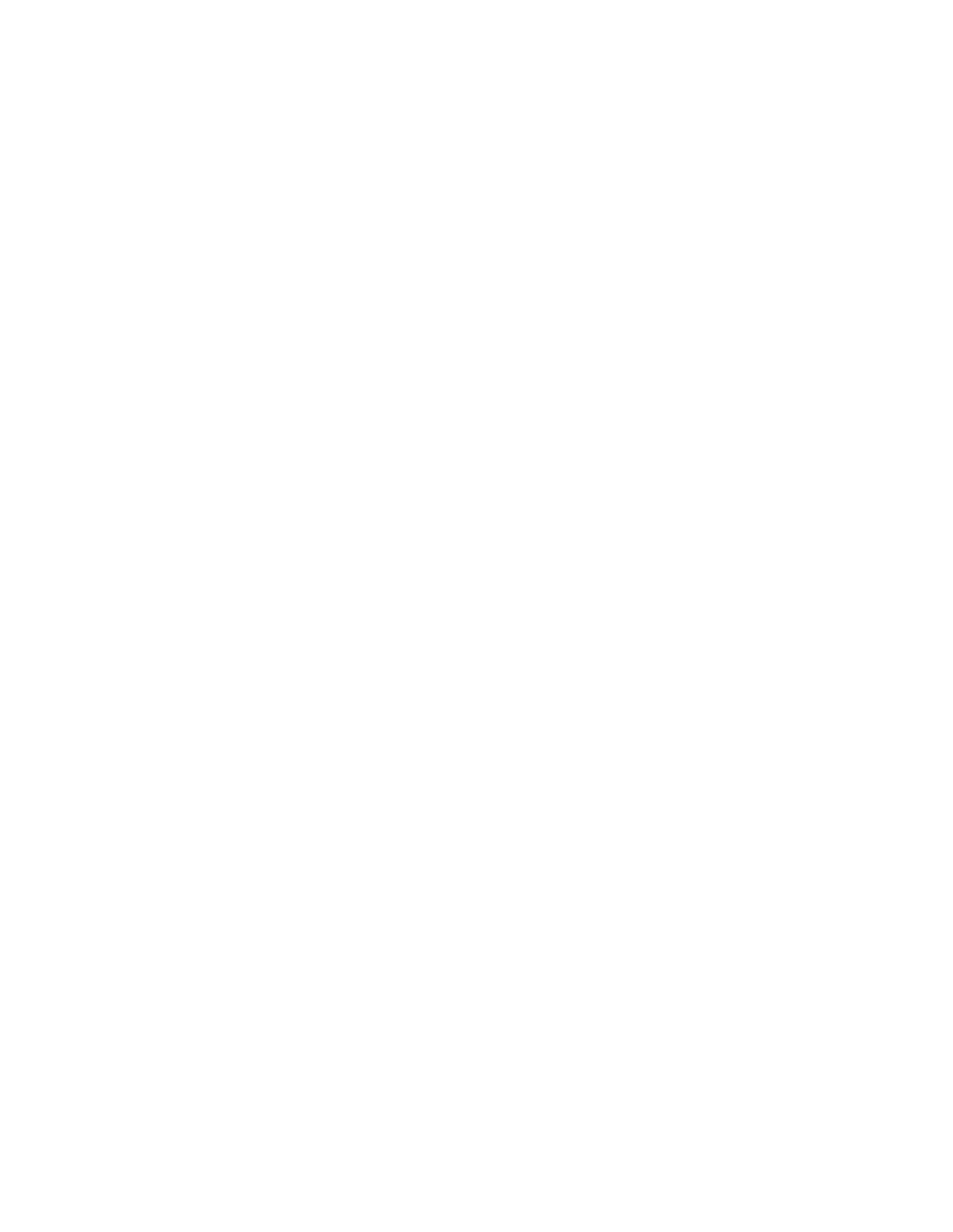## **Children's Books (ages 8-12)**

*Guidelines and criteria.*

| <b>Technique 20%</b>                                                           | <b>Marks</b>   |
|--------------------------------------------------------------------------------|----------------|
| Does the author present his/her work with a distinctive and original<br>voice? | $\overline{4}$ |
| Is the story told in a clear and focused manner?                               |                |
| Is the subject matter presented in a fresh and original way?                   | h              |
| Does the opening set the tone of the entire story?                             |                |

Comments:

| Text and characters 40%                                              | <b>Marks</b>   |
|----------------------------------------------------------------------|----------------|
| Has the author constructed a convincing and compelling story?        | 6              |
| Are there pleasing sounds, rhymes and rhythm?                        | 3              |
| Does the plot structure engage the reader?                           | 5              |
| Is the usage of language good, fresh and innovative?                 | 5              |
| Is the dialogue natural, that is, not stilted or overly explanatory? | 6              |
| Are the characters in this work sufficiently interesting?            | 6              |
| Does the author manage to concretise his/her ideas through the       | $\overline{4}$ |
| characters and their actions and not through a didactic voice?       |                |
| Is this work free of typographical, spelling, punctuation and        | 5              |
| grammatical errors?                                                  |                |

\_\_\_\_\_\_\_\_\_\_\_\_\_\_\_\_\_\_\_\_\_\_\_\_\_\_\_\_\_\_\_\_\_\_\_\_\_\_\_\_\_\_\_\_\_\_\_\_\_\_\_\_\_\_\_\_\_\_\_\_\_\_\_\_\_\_\_\_\_\_\_\_\_\_\_\_\_\_ \_\_\_\_\_\_\_\_\_\_\_\_\_\_\_\_\_\_\_\_\_\_\_\_\_\_\_\_\_\_\_\_\_\_\_\_\_\_\_\_\_\_\_\_\_\_\_\_\_\_\_\_\_\_\_\_\_\_\_\_\_\_\_\_\_\_\_\_\_\_\_\_\_\_\_\_\_\_ \_\_\_\_\_\_\_\_\_\_\_\_\_\_\_\_\_\_\_\_\_\_\_\_\_\_\_\_\_\_\_\_\_\_\_\_\_\_\_\_\_\_\_\_\_\_\_\_\_\_\_\_\_\_\_\_\_\_\_\_\_\_\_\_\_\_\_\_\_\_\_\_\_\_\_\_\_\_ \_\_\_\_\_\_\_\_\_\_\_\_\_\_\_\_\_\_\_\_\_\_\_\_\_\_\_\_\_\_\_\_\_\_\_\_\_\_\_\_\_\_\_\_\_\_\_\_\_\_\_\_\_\_\_\_\_\_\_\_\_\_\_\_\_\_\_\_\_\_\_\_\_\_\_\_\_\_

Comments:

\_\_\_\_\_\_\_\_\_\_\_\_\_\_\_\_\_\_\_\_\_\_\_\_\_\_\_\_

| <b>Text/illustration relationship 20%</b>                             | <b>Marks</b> |
|-----------------------------------------------------------------------|--------------|
| How much would you say that the illustrations relate to the text?     |              |
| How much would you consider the illustrations fresh, rather than old- | 6            |
| fashioned?                                                            |              |